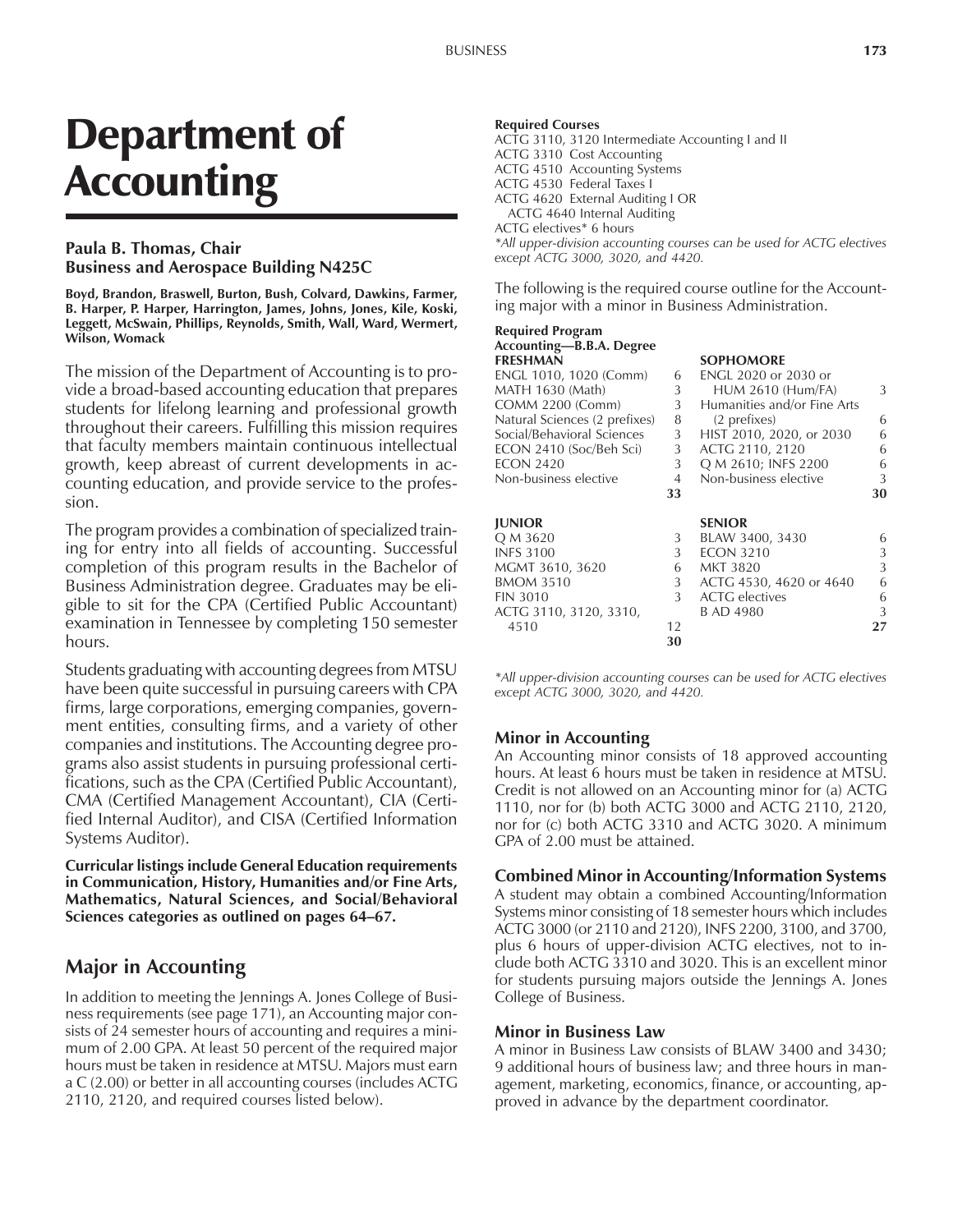## **Courses in Accounting [ACTG]**

- **1110 Introduction to Accounting.** Three credits. A one-semester general course for students desiring a knowledge of accounting terms, financial statements, and the capital structures of sole proprietorships, partnerships, and corporations. (Credit not allowed in a business major or minor.)
- 2110 Principles of Accounting I. Three credits. Prerequisites: A college-level math course; ENGL 1010; sophomore standing. Financial accounting for proprietorships and partnerships with emphasis on the accounting cycle for service and merchandising organizations. Additional topics include accounting for receivables; inventories; property, plant, and equipment; and current liabilities. (Not open to students with credit in ACTG 3000.)
- **2120 Principles of Accounting II.** Three credits. Prerequisite: ACTG 2110. A continuation of financial accounting concepts with emphasis on debt and equity structures, the statement of cash flows, and ratio analysis. Managerial accounting topics include job, standard- and activity-based costing, cost/volume/profit (CVP) analysis, and budgeting.
- **3000 Survey of Accounting for General Business.** Three credits. Accounting cycle given minor emphasis; financial statement analysis and managerial uses of accounting given major emphasis. May be used for general business minors or M.B.A. candidates who have had no previous accounting courses. (Not open to Accounting majors and students with credit in ACTG 2110 and 2120.)
- **3020 Managerial Accounting.** Three credits. Prerequisites: ACTG 2120 or 3000; junior standing. Analysis of costs of products and services, recognition of quantitative techniques relating to management objectives, overview of master budgeting, and planning and control techniques. Designed for nonaccounting majors. (Not open to students with credit in ACTG 3310 or Accounting majors.)
- **3110 Intermediate Accounting I.** Three credits. Prerequisites: ACTG 2120 or ACTG 3000 with minimum grade of C; MATH 1630; GPA of at least 2.00; junior standing; passing grade on departmental admission exam. Introduction to professional accounting standards and financial statement preparation. Review of the accounting cycle. Extensive coverage of time value of money concepts and accounting for and reporting of current assets; current liabilities; and property, plant, and equipment.
- **3120 Intermediate Accounting II.** Three credits. Prerequisite: ACTG 3110 with minimum grade of C. Continuation of Intermediate Accounting I with professional accounting standards and financial statement preparation. Extensive coverage of accounting for and reporting of investments, long-term liabilities, owners' equity and related issues, revenue recognition, accounting changes and errors, and cash flows.
- **3130 Financial Accounting and Reporting III.** Three credits. Prerequisite: ACTG 3120 with minimum grade of C. Accounting practices and fundamental theories with some authoritative accounting pronouncements.
- **3310 Cost Accounting.** Three credits. Prerequisites: ACTG 2120 or 3000 with minimum grade of C; MATH 1630; INFS 2200; junior standing. Determine costs of products or services, apply quantitative concepts relating to management objectives, prepare master budgets, and perform various techniques for planning and controlling in a business environment.
- **3560 General Taxation and Accounting.** Three credits. Prerequisites: ACTG 2120 with C or better; junior standing. Current tax topics

related to payrolls, sales and excise taxes, personal property and realty taxes, and estate and gift taxes; local, state, and federal taxing systems as applied to taxpayers as individuals and as small business and property owners. (Not open to Accounting majors.)

- **4110 Advanced Financial Accounting.** Three credits. Prerequisite: ACTG 3120 with minimum grade of C. Extensive coverage of consolidated financial statement preparation. Financial accounting topics including interim financial reporting, segment reporting, foreign currency issues, and partnerships also covered.
- **4310 Advanced Cost Accounting.** Three credits. Prerequisites: ACTG 3310 with minimum grade of C; Q M 3620. In-depth analysis of costs; quantitative concepts relating to management objectives, control, and planning. Cost analysis and management accounting practices and problems using a variety of problem sets, statistical techniques, case studies, computer applications, and other materials.
- **4420 Accounting Internship.** Three credits. Prerequisites: Senior standing or consent of advisor; a plan of activities with the associated firm, prior to registration. Active employment with an accounting firm, governmental agency, or business firm for accounting field work; credit given for experience and research upon completion of acceptable work and formal report. (Not counted as part of 24-hour Accounting major requirements.) Pass/Fail.
- **4510 Accounting Systems.** Three credits. Prerequisites: ACTG 2120 or 3000 with minimum grade of C; INFS 2200; junior standing. An introduction to accounting information systems in a variety of technological environments. Emphasis on business process modeling, accounting cycle controls, and database design and implementation.
- **4530 Federal Taxes I.** Three credits. Prerequisites: ACTG 2120 or 3000 with minimum grade of C; junior standing. Addressed to a determination of taxable income for individuals; federal income tax returns and research methods.
- **4540 Federal Taxes II.** Three credits. Prerequisites: ACTG 3120 and 4530 with minimum grade of C. Structure of taxation for corporations, partnerships, estates, trusts, gifts; returns and research.
- **4570 International Accounting.** Three credits. Prerequisites: ACTG 2110 and 2120 or equivalent with C or better; junior standing. Provides exposure to development of accounting systems and entrepreneurial practices in several countries, international accounting standards, specific international financial reporting issues, international financial statement analysis, managerial accounting issues for global businesses, and international taxation issues.
- **4610 Governmental Accounting and Reporting.** Three credits. Prerequisites: ACTG 3120 with minimum grade of C. State and local government accounting principles and procedures; classifications of accounts for budgetary and financial reporting; accounting for revenues and expenditures or expenses; reporting for funds and the governmental entity; and auditing the governmental entity.
- **4620 External Auditing I.** Three credits. Prerequisites: ACTG 3120 and 4510 with minimum grade of C; Q M 3620. Applications of theory and principles of external auditing. Includes gathering and evaluating evidence on accounting data, preparation of reports by public accountants, evaluation of internal controls, use of statistical sampling, legal liability and ethical requirements of public accountants. (Recommended for CPA exam candidates.)